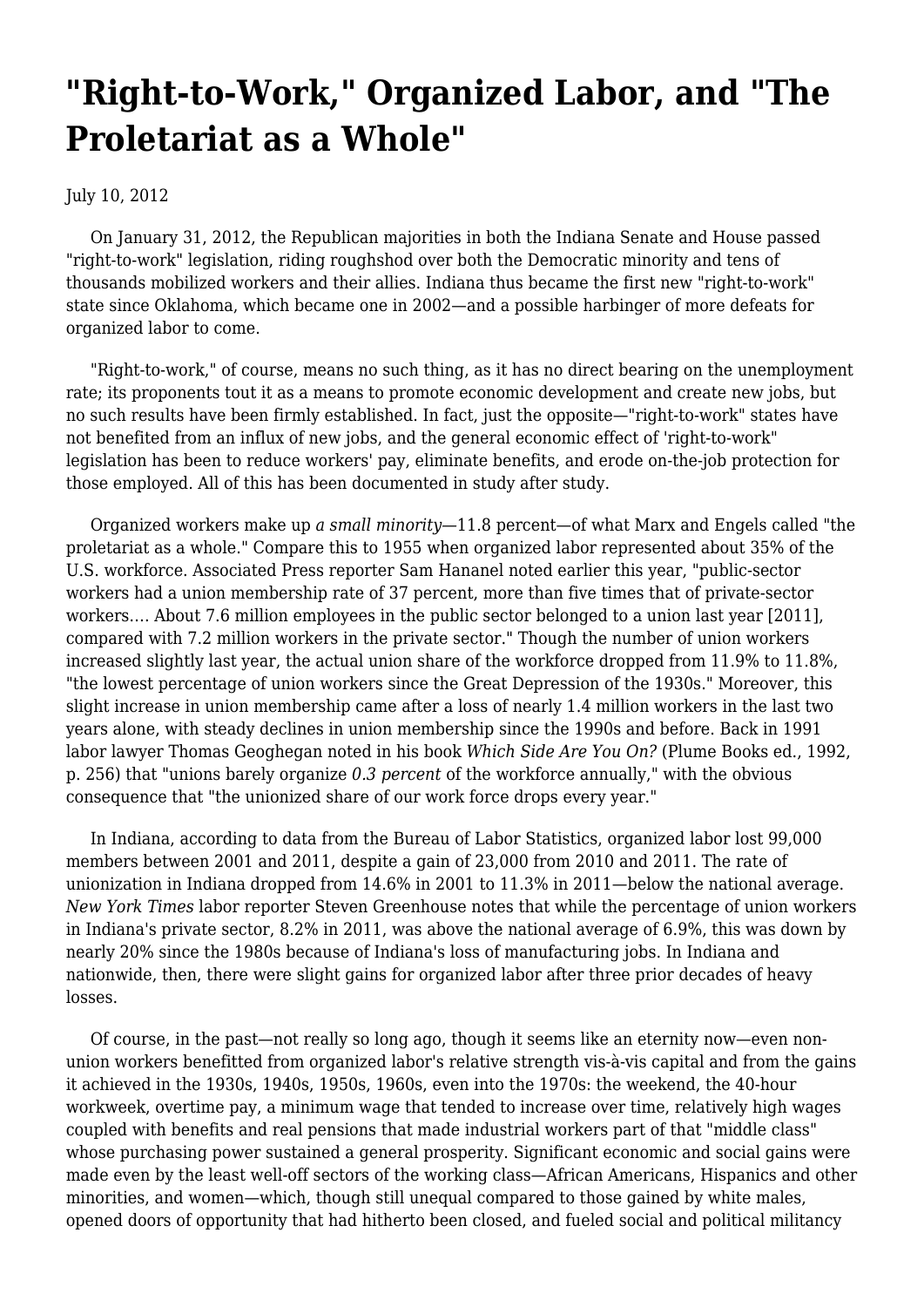coupled with organizational savvy, much of it learned from organized labor itself. This managed to occur even in those dreary days of Meany/Kirkland complacency and even when the official labor movement was hostile to organizing women and minorities outside of its boundaries.

 Each of these real gains, gains made possible by organized labor's former strength, is now under fire and faces demands for massive cutback, even elimination. And not just for the non-unionized but for the unionized themselves, forced increasingly into purely defensive battles just to sustain what they once had without question. Clearly, there is an aggressive class war being waged against "the proletariat as a whole," and the lines of battle have been drawn in crucial states such as Wisconsin, Ohio and Indiana. Some labor leaders even publicly doubt that there will be labor unions five years from now.

 Organized labor "lifted all working-class boats" when it was a force with strength; now, with its palpable decline, union workers' boats sink along with those of non-union workers. Just as the strength of the organized minority benefitted "the proletariat as a whole," today the decline of organized labor threatens "the proletariat as a whole." But organized labor hasn't seemed to have gotten the message—it still narrowly organizes on its own parochial turf, going it alone and looking out for the interests of only union workers, even in the face of support from non-union forces who realize that more is at stake than just organized labor's ability to provide high wages and substantial benefits and protections for its own membership. Forces such as students, activists and others understand that organized labor is bigger than itself; that it is a beleaguered, steadily shrinking army in the class struggle, of which the attacks on unions are only a part, although the most visible part.

 But despite a greater verbal militancy on the part of certain labor leaders, notably AFL-CIO President Richard Trumka, and even public statements of support and identification with the Occupy movements, organized labor as a whole is still mired in the discredited, complacent policies of the Meany/Kirkland era; still devoted to the stale "union philosophy" of Sam Gompers, "More!" and still not actively reaching out to and building alliances with non-union forces who understand what organized labor has yet to really grasp—that "An injury to one is an injury to all" and that the vital need of organized labor is to "Organize the unorganized." This was made palpably clear here in Indianapolis, Indiana, where I live, where, both in 2011 and in 2012, Indiana's organized labor force made no effort whatsoever to mobilize non-union workers and supporters to fight "right-to-work," relying instead only on its own minority forces and Democratic Party members of Indiana's General Assembly. The result was a standstill on "right-to-work" in 2011, and a major defeat in 2012, as an aggressive, Tea Party-dominated Republican majority used every method available, scrupulous and unscrupulous, formally democratic and blatantly undemocratic, to ram through "right-to-work" legislation in both House and Senate of the General Assembly and present it for signature to an eagerly-awaiting Republican Governor Mitch Daniels.

 In the wake of this major defeat, all Indiana's union leaders and the Indiana AFL-CIO itself would say is "Just wait till the 2012 elections!" Appeals to defeat "right-to-work" during the legislative session were made on strictly economistic grounds (i.e., "right-to-work" won't bring the economic growth and increased numbers of new jobs its proponents tout; it's just the "right to work for less" when, as of January 2012, Indiana's unemployment rate was 8.7%, which meant 279,000 workers were without jobs, period!), and this ineffectiveness was seconded by labor allies such as the chapters of Jobs with Justice and other social movement forces. No appeal whatsoever was made to Indiana's 88.7% of the workforce who are non-union to join in solidarity on this issue that vitally affects "the proletariat as a whole," but which Indiana organized labor saw as only affecting itself and made appeals only to others to come down to the Indiana Statehouse downtown to join organized labor's rallies and lobby their state legislators—much of this activity taking place during Super Bowl Week (Indianapolis hosted Super Bowl XLVI on February 5, 2012), when simply to park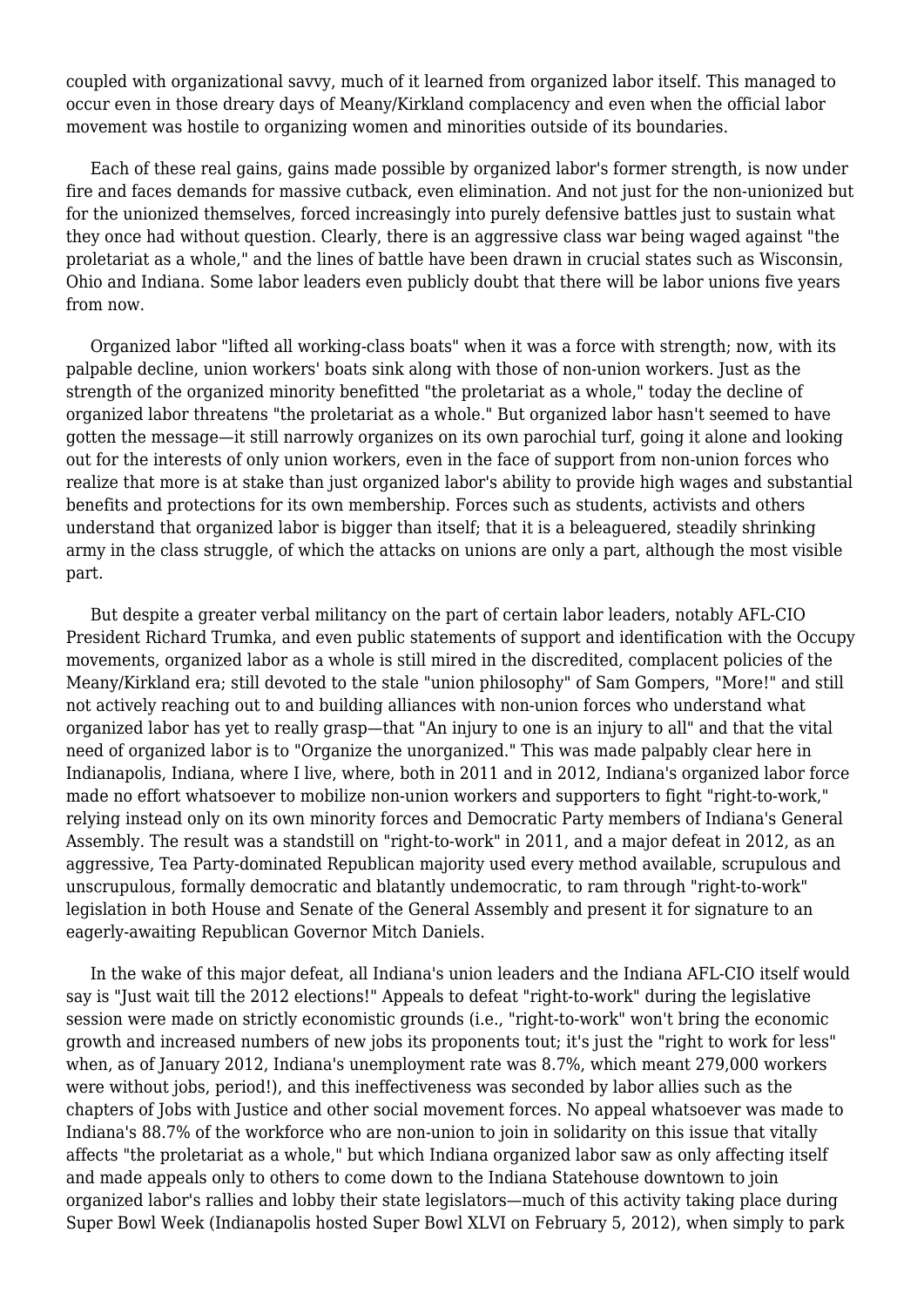one's car cost \$20 per vehicle, where even normally metered parking (if one could find a spot) is \$1.50 an hour, where public transportation in Indianapolis is glaringly inadequate and frequently nonexistent, and where, except for fast food, all downtown restaurants are upscale and expensive—effectively freezing out many supporters such as myself who had the "leisure time" to participate because of unemployment, but not the wherewithal to make their physical presence felt.

 The Indiana AFL-CIO merely reflects, rather than tries to change, the generally right-wing, Red State nature of Indiana politics; it deliberately eschewed and stood apart from the several Occupy movements that had grown in Indiana towns, cities and campuses; and tolerated their involvement on "right-to-work" only as long as they followed where the union leadership wished to lead. (One Central Indiana DSA member of my acquaintance once complained that the labor movement here is still mired in the Henry "Scoop" Jackson "Guns and Butter" model of Cold War anti-communist liberalism.) Organized labor as a whole and at the national level is not much better, and is certainly not trying to be a voice for "the proletariat as a whole."

 Consider UCubed, the "union of the unemployed" organized by the International Association of Machinists (IAM): it organizes the unemployed only as a voting bloc to pressure politicians to vote for "pro-labor" legislation rather than as an actual, grassroots organization of the unemployed; and on the issue of unemployment, despite occasional calls for a new WPA which are never advanced seriously, is quite willing to follow Obama's lead as advanced in his tepid "jobs program" that would provide only 1.2 million jobs when there are still 13 million workers unemployed, many of them longterm. It's now the case that "help" for the unemployed consists mostly of websites for unemployed workers on how to fine-tune their already-useless résumés for a job market where, despite some recent job growth, there is still 8.2% national unemployment. In some states, of which Indiana is one, because the official unemployment rate is below 9%, extended unemployment benefits will no longer be available; and it's become increasingly fashionable to blame the unemployed for their unemployment, and to require new, humiliating screening of the unemployed (such as mandatory drug tests) in order to "qualify" for the "privilege" of receiving unemployment (which is capped in Indiana at the princely sum of \$390 per week, or the equivalent of 40 hours at \$9.75 an hour; but for many unemployed workers, the amount they can receive is much less).

 Indeed, the currently fashionable cry for "right-to-work" legislation and other punitive measures against the very idea of union representation and collective bargaining is yet another capitulation to the "race to the bottom," where the "high wages" achieved by unionized U.S. workers allegedly render the U.S. economy "uncompetitive" with low-wage powerhouses such as the People's Republic of China. Organized labor's chief response to the "Chinese threat" has been only to decry "unfair trade practices" and "deliberate undervaluation of the yuan" and call for sanctions against the Chinese government, not call out in the least for worldwide solidarity with the overworked, low-paid Chinese proletariat. But this is a Chinese proletariat that has become increasingly militant the last couple of years in demanding real union representation and an end to those intolerably-low wages and slave-like working conditions notoriously exemplified in Foxconn, chief manufacturer of the popular Apple iPhones and other electronic gadgets.[1] This militant Chinese proletariat should be seen as a role model, not a threat!

 As regards "the proletariat as a whole" internationally, U.S. workers' greatest need is to stand in solidarity with their Chinese and other foreign counterparts, and the U.S. labor movement should be taking the lead in organizing this solidarity. Instead, organized labor focuses on "Buy American" campaigns and other displays of narrow nationalism.

 And while it is the Republican Party generally that is most vociferous in beating the drums of "free trade" and blaming unions for making the U.S. economy "uncompetitive," this is truly a bipartisan effort, with not only many leading Democrats but the Obama Administration itself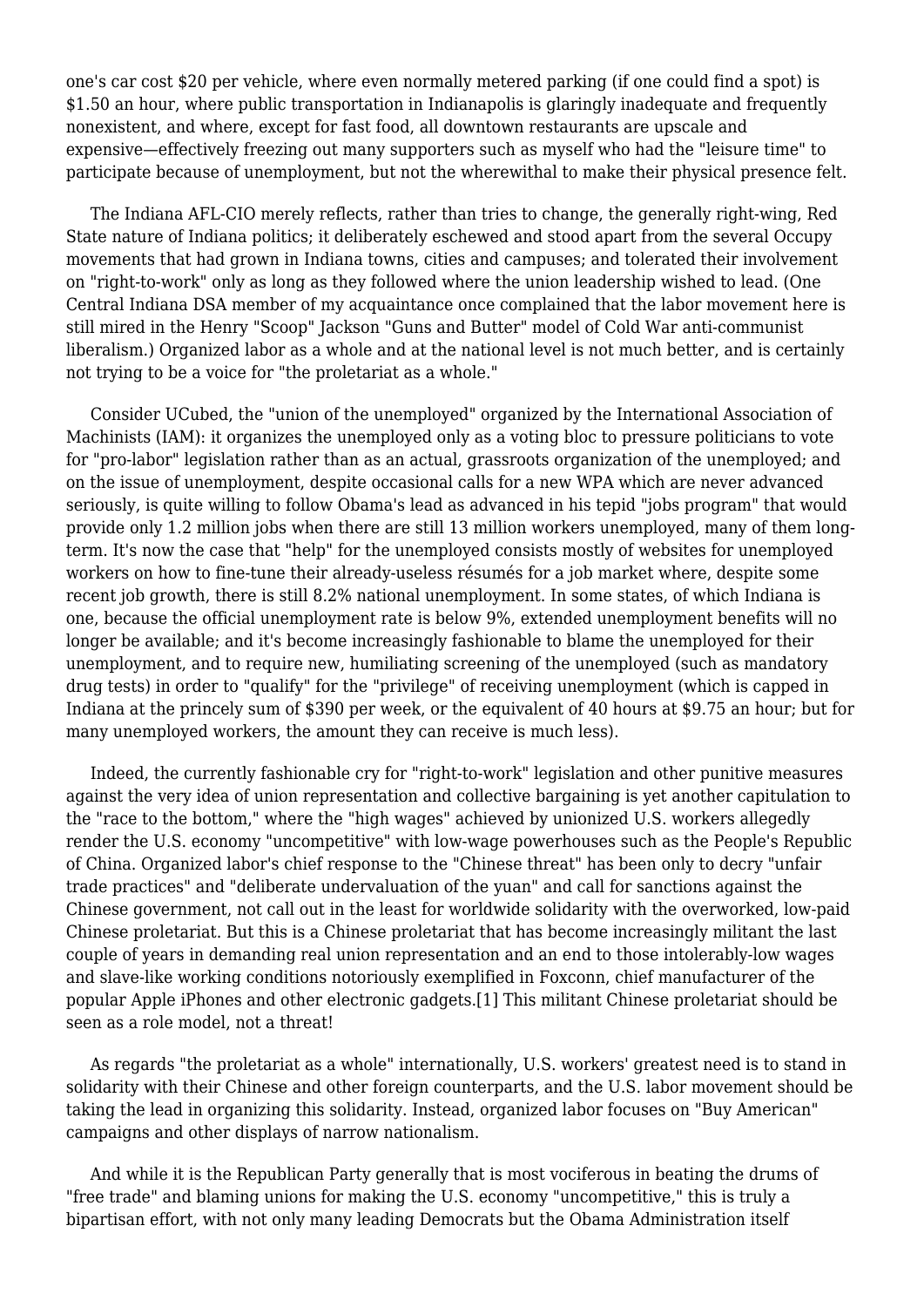supporting new "free trade" agreements and touting the return of jobs to the U.S. in low-wage (and "right-to-work") states such as Arkansas.

 Instead of cheering low-wage jobs, addressing this travesty should be the labor movement's focus. It is precisely in this neglect of "the proletariat as a whole" that we see where organized labor has gone amiss—failing to organize the unorganized and undermining what it can gain for its own members. Not only are those who are worst-off usually excluded from, even shunned by, the unions themselves, but the situation is made worse for all. The condition of the working poor in the United States is [extremely grim](http://lists.portside.org/cgi-bin/listserv/wa?A2=ind1201C&L=PORTSIDE&F=&S=&P=14830):

 In 2011, the US Department of Labor reported at least 10 million people worked and were still below the unrealistic official US poverty line, an increase of 1.5 million more than the last time they checked. The US poverty line is \$18,530 for a mom and two kids….About 7 percent of all workers and 4 percent of all full-time workers earn wages that leave them below the poverty line….

 These are certainly an integral, numerically significant part of the "proletariat as a whole." They are also certainly among those least likely to be unionized, and that's important—unionization of a significant part of the U.S. and other countries' workforce was crucial to creating the broad "middleclass prosperity" that characterized the U.S. and Western European economies in the 1950s and 1960s, and in expanding the "welfare state" (tepidly in the U.S., more substantially in Western Europe).

 Now we're all feeling the brunt. Unionized UAW auto workers who are newly-hired make only around \$15 an hour, down substantially from the average of around \$28 an hour that used to prevail in the UAW-organized shops. [Unemployed college graduates](http://www.huffingtonpost.com/2012/02/02/long-term-unemployment-college-graduates_n_1250418.html) are as vulnerable to long-term unemployment now as high school dropouts. In 2010, [only 56%](http://www.nytimes.com/2011/05/19/business/economy/19grads.html) of new college graduates [found jobs.](http://news.yahoo.com/1-2-graduates-jobless-underemployed-140300522.html) Young workers looking for entry-level positions will find that their [salary prospects are much](http://www.epi.org/publication/ib327-young-workers-wages/) [dimmer](http://www.epi.org/publication/ib327-young-workers-wages/) than they were a decade ago. Half of all U.S. workers made [less than \\$26,000 in 2010,](http://www.theatlantic.com/business/archive/2011/10/50-of-all-workers-made-less-than-26-000-in-2010/247059/) and "[S]ome 127.5 million people—are [liquid-asset poor.](http://www.huffingtonpost.com/2012/01/31/working-poor-liquid-asset-poverty_n_1243152.html) If one of these households experiences a sudden loss of income, caused, for example, by a layoff or a medical emergency, it will fall below the poverty line within three months. People in these households simply don't have enough cash to make it for very long in a crisis."

 John Schmitt's January 2012 report, "[Low-wage Lessons,](http://www.cepr.net/index.php/publications/reports/low-wage-lessons)" is a cornucopia of disturbing facts on low-wage workers in the U.S., who, of course, are overwhelmingly non-union. Schmitt notes further that low wages are "often among the least of the problems facing low-wage workers, especially in the United States," citing lack of health insurance, paid vacations, paid sick leave, paid family leave, "welfare state institutions" and the protection of "labor laws": all those things labor unions historically have won for their members and fought to extend to all workers! But with organized labor in the doldrums and preoccupied with purely defensive battles, "the proletariat as a whole," especially those outside of organized labor, are in a real bind—especially if poor, unemployed, or barely surviving the crisis of the current Great Recession. But too often it's precisely these massive sectors of "the proletariat as a whole" that organized labor has defaulted on, and the left's current preoccupation with organized labor to the virtual exclusion of those workers not in unions have only exacerbated the problems facing not only organized labor—but all those 88.2% of "the proletariat as a whole" standing outside the unions.

 Is there hope for the future? Perhaps, with the emergence of Occupy movements on a nationwide, even worldwide, scale after decades of quiescence, along with a greater militancy among organized